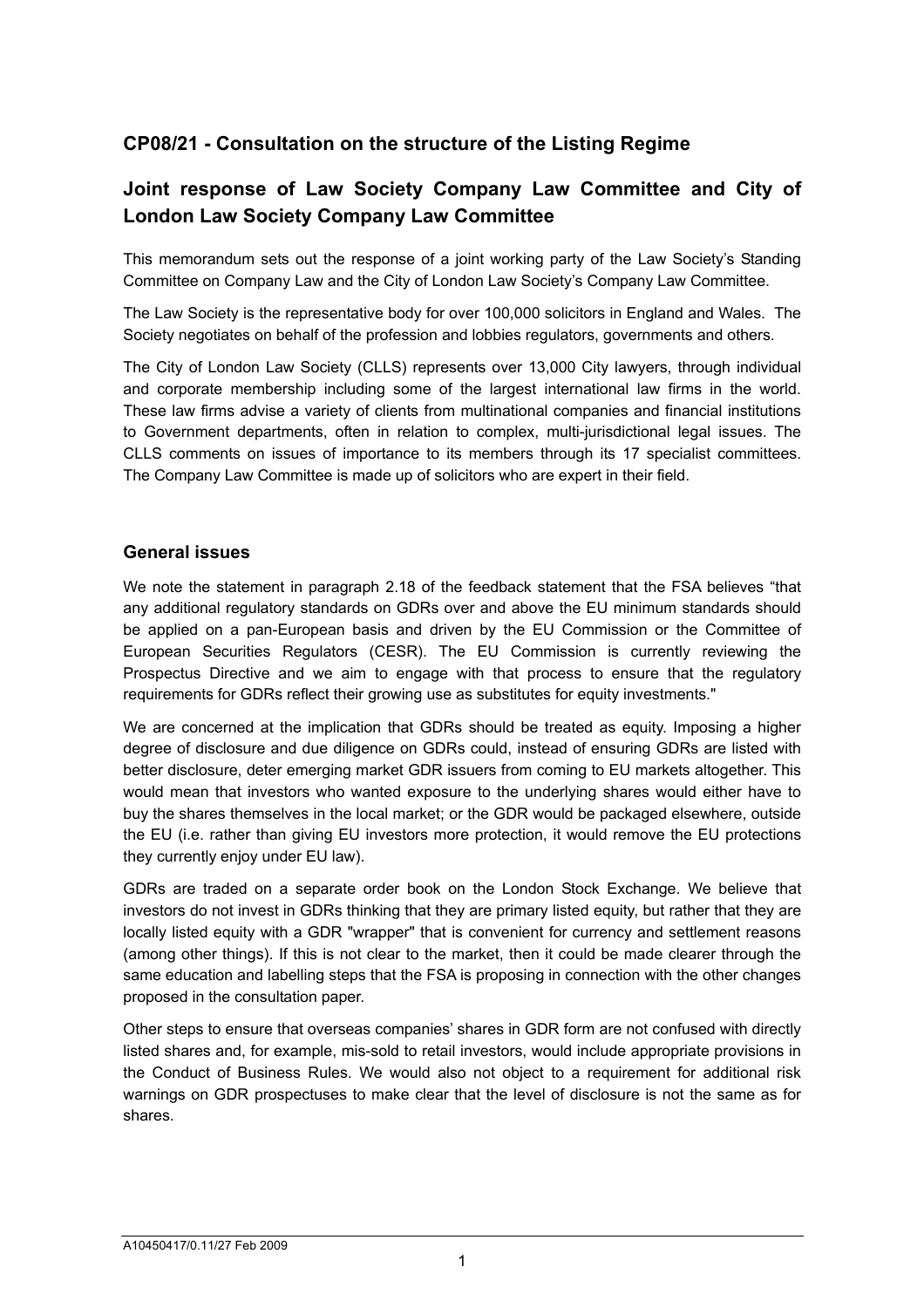### **Responses to consultation questions**

**Q1: Do you agree with the segmentation and labelling of the Listing Regime as described above?** 

Yes

# **Q2: Do you agree with the labels 'premium' and 'Standard' labels? If not, please provide suggestions for alternative labels.**

We are concerned that the label "premium" listing could too easily be transferred in the public's perception from the listing status to the company itself. The term "premium company" could be seen as implying a guarantee of financial standing whilst "standard" implies a lower quality. Terms such as "full" and "minimum" listing would be more reflective of the distinction between companies that have opted to comply with a set of additional rules, and those that have not.

### **Q3: Do you consider that the proposed segmentation of the Listing Regime provides sufficient clarity?**

We think the defined terms "standard listing (commercial company)" and "premium listing (commercial company)" could be confusing, as a commercial company with a premium listing of shares could have a standard listing of its debt securities. It would be more transparent to use the terms "standard listing of equity securities and "premium listing of equity securities".

In the draft rules, the second sentence of LR 1.5.1G should read "Any listing of securities other than equity securities will be a standard listing", rather than "Any other listing will be a standard listing".

It would be more precise to add "of commercial companies" at the end of LR 1.5.1(5).

# **Q4: Do you agree with the introduction of LR1.5.3R which will prohibit the misrepresentation of the type of listing a company has?**

The new LR1.5.3R does not address the issue that companies which simply describe themselves as "London listed" might be perceived as having a premium share listing when in fact they only have a standard share listing. However, it would perhaps be over-burdensome to prevent companies from using this kind of shorthand in all circumstances (eg when a finance director is in conversation with potential investors). It may therefore be better to focus on information which is published formally by the company via the RIS, in which case the existing rules which prohibit the publication of misleading information via an RIS would probably suffice.

If the rule is retained, since issuers may have both premium and standard listings (if they have both shares and debt securities listed) the draft rule would be better if the opening phrase read: "An issuer that does not have a premium listing must not …"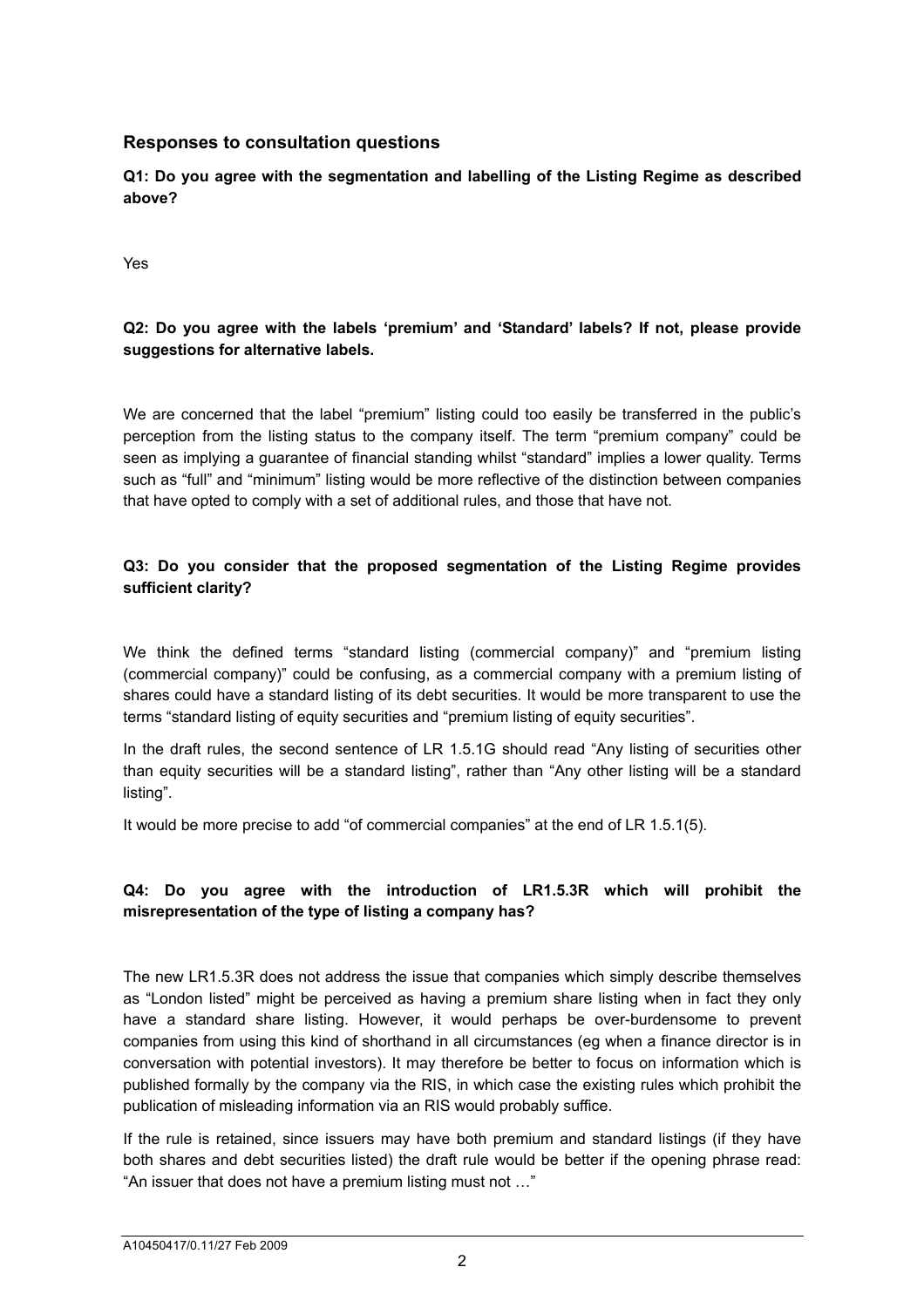### **Q5: Do you agree with the deletion of old LR9.8.7R and the introduction of the new LR9.8.7R?**

The corporate governance regime in the UK is more than the Combined Code: the operation of the Combined Code and the comply or explain regime is underpinned by company law, including the rights of shareholders to remove directors and the basic duties of directors. Correspondingly, an overseas company's corporate governance will depend not merely on rules or guidance equivalent to the Combined Code but also on the extent of the rights of shareholders and the nature of directors' duties. Therefore, to achieve what we think is its intended effect, LR9.8.7R would need to require a comparison between the company's home corporate governance regime in this wide sense, and corporate governance in the UK under both company law and the Combined Code. However, we would be reluctant to see a rule that encouraged lengthy descriptions of all relevant legal requirements, particularly given the international nature of investors in London-listed companies, which means that they would not all necessarily be familiar with the English legal system as a point of comparison. A different point of comparison that might be useful would be the Shareholder Rights Directive, which contains provisions designed to ensure that shareholders are able to exercise their voting rights at shareholder meetings.

#### **Q6: Do you agree with introduction of LR9.8.7BR?**

Yes**.** 

### **Q7: Do you agree with the deletion of LR9.3.12(4)R and the introduction of LR9.3.13R and LR9.8.7AR which require Primary Listed overseas companies to disclose in their annual report whether or not they offer pre-emption rights to their shareholders?**

Yes, but we think that if companies elect to comply with pre-emption rights without embedding them in their constitution (in which case shareholder approval would presumably be required for a change to the constitution), there should be some mechanism to prevent them unilaterally opting out. For example, a period of notice or shareholder approval should be a pre-condition to the Company electing no longer to observe pre-emption rights.

### **Q8: Do you agree with the amendment to make the directive-minimum listing regime in LR 14 to UK companies?**

We agree the flexibility to seek a directive-minimum share listing should be available to UK companies.

It would be helpful if the attitude of institutional investors and the FTSE Indices Committee to such listings could be publicised.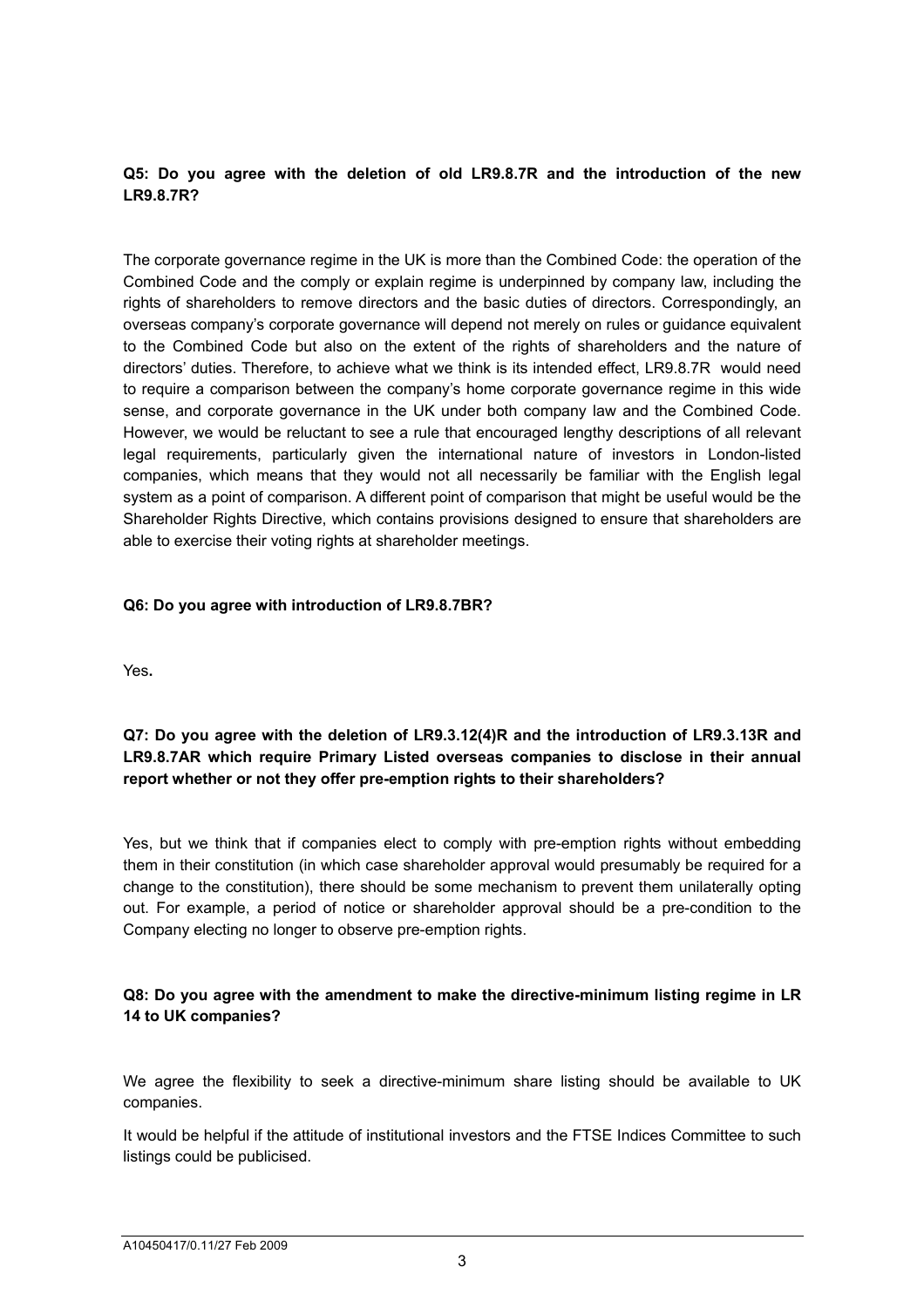**Q9: Do you agree that we should extend DTR7.2 to all Listed companies with the listing of equity securities and GDRs and the amendments to LR9 and LR14?** 

Yes.

**Q10: Do you agree that the types of companies identified above should be able to migrate without a cancellation of their listing?** 

Yes.

**Q11: Do you agree with the provisions of LR5.A and our approach for all companies migrating from one segment to another? Please state which part you do not agree with and suggest an alternative approach.** 

We think that a movement from a full listing to a directive-minimum listing should require the sanction of shareholder approval, although this does not necessarily require a special, as opposed to an ordinary resolution. We agree that a change of status from an investment company to a commercial company should require a special resolution as this potentially involves a fundamental change in the nature of the business.

LR 5A.13G states that the FSA will not "generally" reassess eligibility requirements such as working capital on a migration. It would be helpful if guidance could be given on the circumstances in which it would expect to revisit these requirements, otherwise there will be unacceptable uncertainty as to when these requirements will be applied on a migration.

# **Q12: Do you agree with the amendments to LR8 setting out the requirements for the appointment and obligations of a sponsor with respect to migration?**

Yes.

# **Q13: Do you agree that we should also require prior shareholder approval for a commercial company that is wishing to migrate from a Premium to a Standard Listing?**

Yes (see answer to 11 above). Failing shareholder approval, we question whether a notice period of 20 days is sufficient - a middle way would be not to require shareholder approval but to require a longer notice period, say, 3 months.

# **Q14: Do you consider that we should also require prior shareholder approval for a cancellation of securities and delete LR5.2.6R?**

Yes.